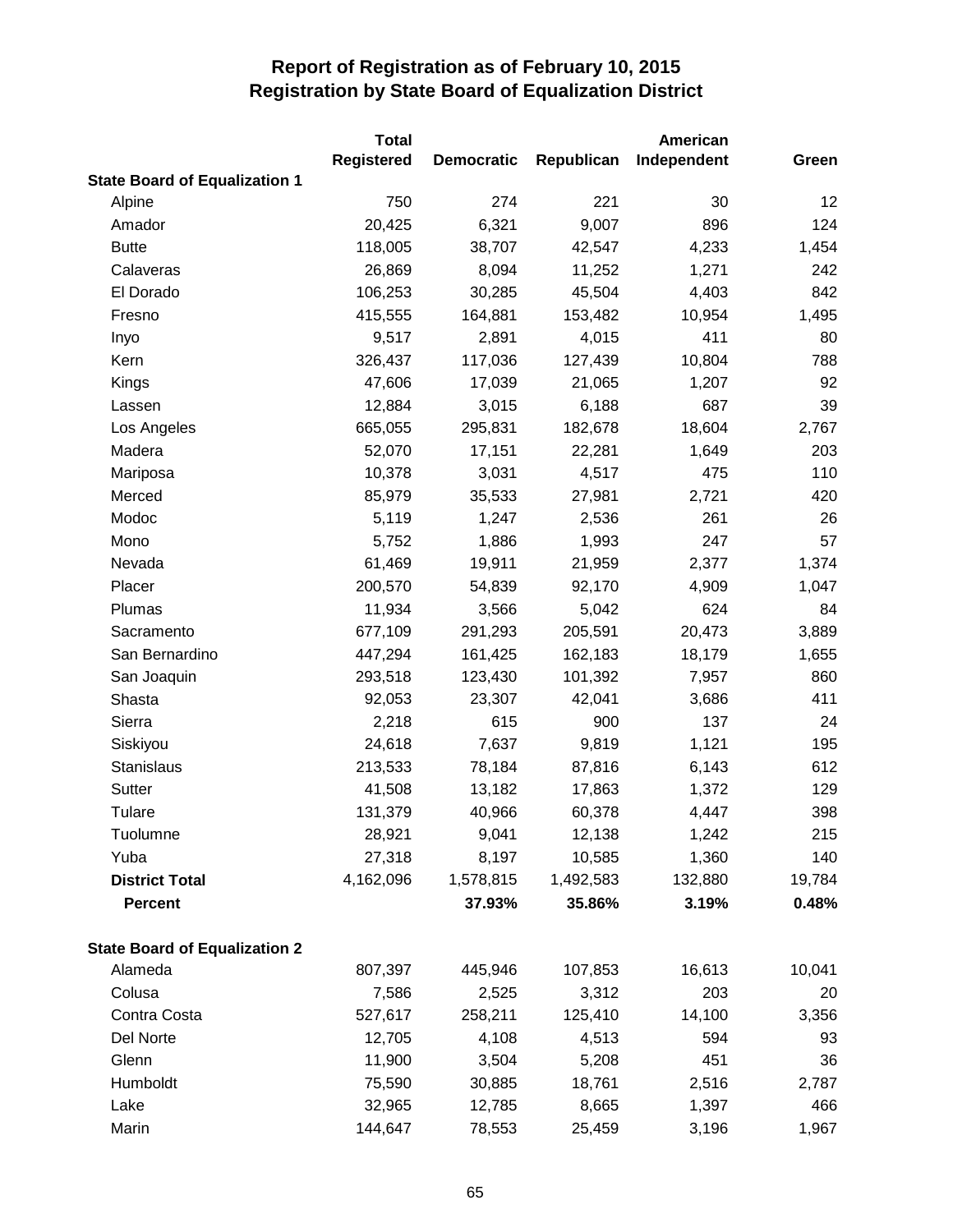|                                      |             | Peace and |                | <b>No Party</b>   |
|--------------------------------------|-------------|-----------|----------------|-------------------|
|                                      | Libertarian | Freedom   | Other          | <b>Preference</b> |
| <b>State Board of Equalization 1</b> |             |           |                |                   |
| Alpine                               | 5           | 1         | 6              | 201               |
| Amador                               | 221         | 56        | 60             | 3,740             |
| <b>Butte</b>                         | 1,298       | 513       | 1,748          | 27,505            |
| Calaveras                            | 366         | 101       | 228            | 5,315             |
| El Dorado                            | 1,238       | 302       | 942            | 22,737            |
| Fresno                               | 2,204       | 1,129     | 5,063          | 76,347            |
| Inyo                                 | 83          | 26        | 56             | 1,955             |
| Kern                                 | 2,232       | 961       | 405            | 66,772            |
| Kings                                | 256         | 91        | 142            | 7,714             |
| Lassen                               | 103         | 42        | 80             | 2,730             |
| Los Angeles                          | 3,973       | 4,655     | 6,371          | 150,176           |
| Madera                               | 314         | 150       | 175            | 10,147            |
| Mariposa                             | 109         | 30        | 188            | 1,918             |
| Merced                               | 541         | 302       | 235            | 18,246            |
| Modoc                                | 44          | 11        | $\overline{7}$ | 987               |
| Mono                                 | 42          | 18        | 1              | 1,508             |
| Nevada                               | 738         | 203       | 138            | 14,769            |
| Placer                               | 2,835       | 455       | 735            | 43,580            |
| Plumas                               | 116         | 44        | 5              | 2,453             |
| Sacramento                           | 5,148       | 5,313     | 1,435          | 143,967           |
| San Bernardino                       | 3,155       | 1,884     | 1,108          | 97,705            |
| San Joaquin                          | 1,585       | 924       | 1,308          | 56,062            |
| Shasta                               | 912         | 299       | 374            | 21,023            |
| Sierra                               | 29          | 6         | 53             | 454               |
| Siskiyou                             | 282         | 92        | 54             | 5,418             |
| <b>Stanislaus</b>                    | 1,274       | 589       | 2,412          | 36,503            |
| Sutter                               | 282         | 136       | 884            | 7,660             |
| Tulare                               | 788         | 372       | 203            | 23,827            |
| Tuolumne                             | 279         | 88        | 61             | 5,857             |
| Yuba                                 | 262         | 102       | 69             | 6,603             |
| <b>District Total</b>                | 30,714      | 18,895    | 24,546         | 863,879           |
| <b>Percent</b>                       | 0.74%       | 0.45%     | 0.59%          | 20.76%            |
| <b>State Board of Equalization 2</b> |             |           |                |                   |
| Alameda                              | 4,228       | 2,942     | 43,669         | 176,105           |
| Colusa                               | 39          | 13        | 2              | 1,472             |
| Contra Costa                         | 3,193       | 1,196     | 1,380          | 120,771           |
| Del Norte                            | 121         | 50        | 176            | 3,050             |
| Glenn                                | 85          | 41        | 22             | 2,553             |
| Humboldt                             | 813         | 369       | 281            | 19,178            |
| Lake                                 | 376         | 169       | 80             | 9,027             |
| Marin                                | 866         | 263       | 539            | 33,804            |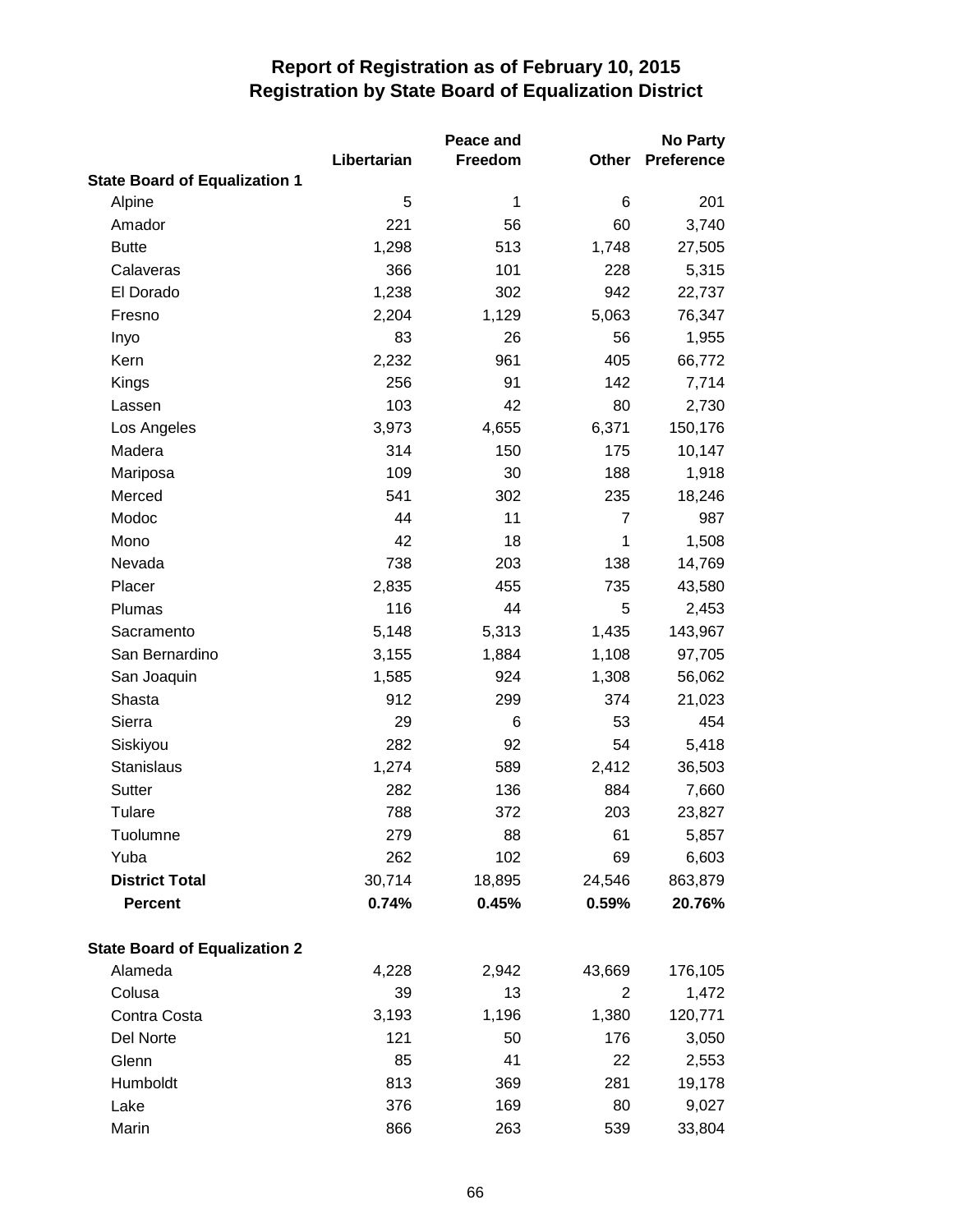|                                      | <b>Total</b>      |                   |            | <b>American</b> |         |  |
|--------------------------------------|-------------------|-------------------|------------|-----------------|---------|--|
|                                      | <b>Registered</b> | <b>Democratic</b> | Republican | Independent     | Green   |  |
| Mendocino                            | 46,956            | 21,306            | 9,904      | 1,686           | 1,769   |  |
| Monterey                             | 165,704           | 83,077            | 39,442     | 3,981           | 1,084   |  |
| Napa                                 | 69,246            | 31,701            | 17,956     | 2,151           | 789     |  |
| San Benito                           | 24,241            | 11,023            | 6,975      | 614             | 133     |  |
| San Francisco                        | 432,799           | 239,883           | 35,684     | 7,694           | 6,758   |  |
| San Luis Obispo                      | 148,821           | 48,857            | 59,047     | 4,368           | 1,275   |  |
| San Mateo                            | 353,968           | 179,167           | 65,701     | 7,714           | 2,456   |  |
| Santa Barbara                        | 188,886           | 75,673            | 56,185     | 5,056           | 1,451   |  |
| Santa Clara                          | 807,679           | 356,431           | 177,175    | 17,089          | 4,271   |  |
| Santa Cruz                           | 140,594           | 75,536            | 22,593     | 3,425           | 2,712   |  |
| Solano                               | 201,326           | 96,326            | 48,714     | 5,883           | 857     |  |
| Sonoma                               | 239,995           | 123,647           | 50,488     | 6,162           | 4,105   |  |
| Tehama                               | 29,948            | 8,516             | 12,896     | 1,551           | 123     |  |
| <b>Trinity</b>                       | 7,209             | 2,362             | 2,403      | 373             | 116     |  |
| Yolo                                 | 91,552            | 42,574            | 21,682     | 2,598           | 949     |  |
| <b>District Total</b>                | 4,569,331         | 2,232,596         | 926,026    | 109,415         | 47,614  |  |
| <b>Percent</b>                       |                   | 48.86%            | 20.27%     | 2.39%           | 1.04%   |  |
| <b>State Board of Equalization 3</b> |                   |                   |            |                 |         |  |
| Los Angeles                          | 4,243,897         | 2,175,814         | 822,621    | 93,359          | 22,341  |  |
| San Bernardino                       | 37,079            | 11,557            | 14,751     | 1,076           | 94      |  |
| Ventura                              | 430,432           | 167,910           | 146,445    | 11,186          | 2,321   |  |
| <b>District Total</b>                | 4,711,408         | 2,355,281         | 983,817    | 105,621         | 24,756  |  |
| <b>Percent</b>                       |                   | 49.99%            | 20.88%     | 2.24%           | 0.53%   |  |
| <b>State Board of Equalization 4</b> |                   |                   |            |                 |         |  |
| Imperial                             | 57,934            | 28,519            | 12,726     | 1,413           | 132     |  |
| Orange                               | 1,417,579         | 450,704           | 575,329    | 37,907          | 5,621   |  |
| Riverside                            | 881,759           | 312,498           | 346,380    | 27,637          | 2,670   |  |
| San Bernardino                       | 368,015           | 151,134           | 116,295    | 11,921          | 1,399   |  |
| San Diego                            | 1,549,814         | 535,626           | 505,069    | 53,330          | 7,860   |  |
| <b>District Total</b>                | 4,275,101         | 1,478,481         | 1,555,799  | 132,208         | 17,682  |  |
| <b>Percent</b>                       |                   | 34.58%            | 36.39%     | 3.09%           | 0.41%   |  |
| <b>State Total</b>                   | 17,717,936        | 7,645,173         | 4,958,225  | 480,124         | 109,836 |  |
| <b>Percent</b>                       |                   | 43.15%            | 27.98%     | 2.71%           | 0.62%   |  |